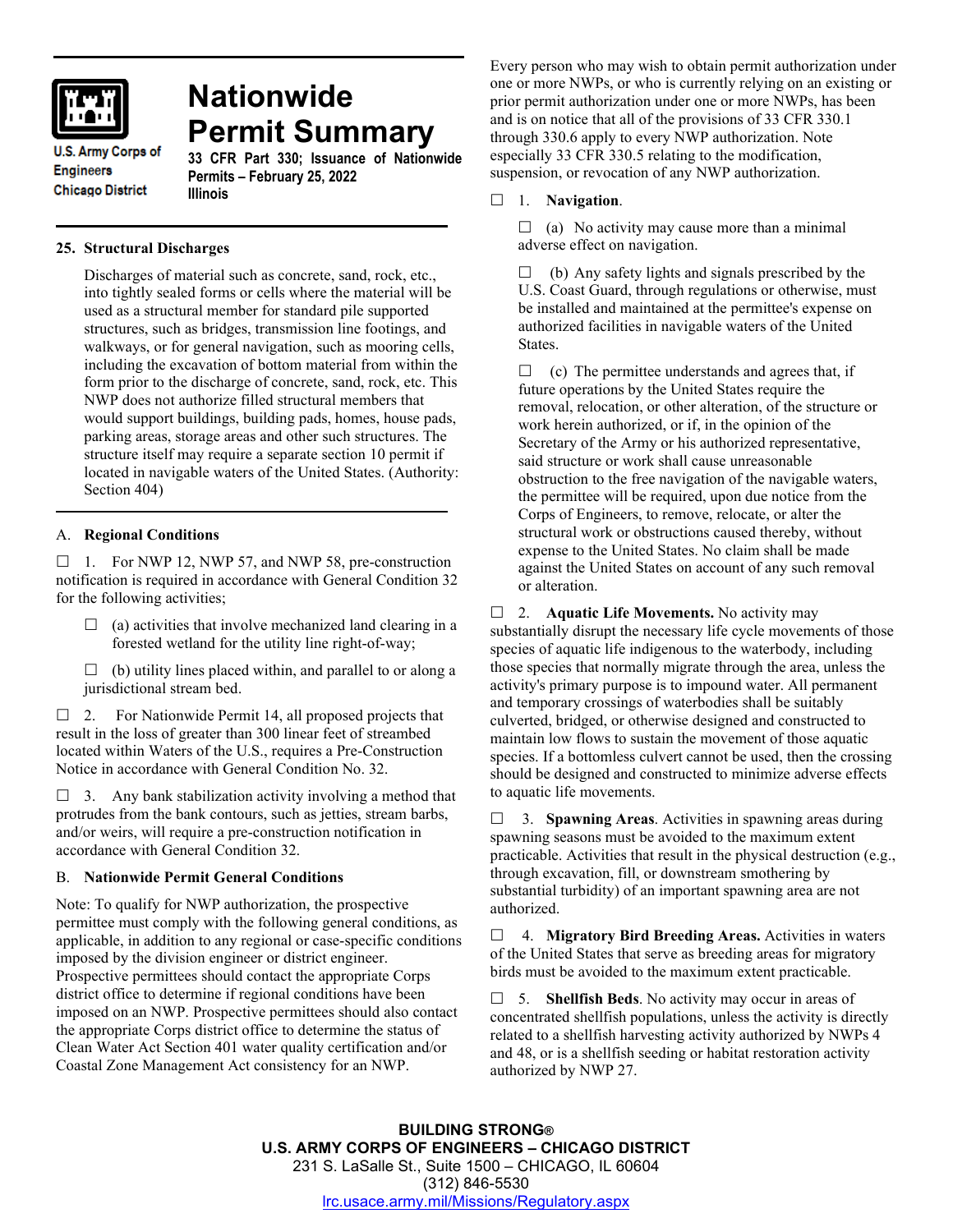6. **Suitable Material**. No activity may use unsuitable material (e.g., trash, debris, car bodies, asphalt, etc.). Material used for construction or discharged must be free from toxic pollutants in toxic amounts (see section 307 of the Clean Water Act).

 7. **Water Supply Intakes**. No activity may occur in the proximity of a public water supply intake, except where the activity is for the repair or improvement of public water supply intake structures or adjacent bank stabilization.

 8. **Adverse Effects from Impoundments**. If the activity creates an impoundment of water, adverse effects to the aquatic system due to accelerating the passage of water, and/or restricting its flow must be minimized to the maximum extent practicable.

 9. **Management of Water Flows**. To the maximum extent practicable, the pre-construction course, condition, capacity, and location of open waters must be maintained for each activity, including stream channelization, storm water management activities, and temporary and permanent road crossings, except as provided below. The activity must be constructed to withstand expected high flows. The activity must not restrict or impede the passage of normal or high flows, unless the primary purpose of the activity is to impound water or manage high flows. The activity may alter the pre-construction course, condition, capacity, and location of open waters if it benefits the aquatic environment (e.g., stream restoration or relocation activities).

 10. **Fills Within 100-Year Floodplains**. The activity must comply with applicable FEMA-approved state or local floodplain management requirements.

□ 11. **Equipment**. Heavy equipment working in wetlands or mudflats must be placed on mats, or other measures must be taken to minimize soil disturbance.

 12. **Soil Erosion and Sediment Controls**. Appropriate soil erosion and sediment controls must be used and maintained in effective operating condition during construction, and all exposed soil and other fills, as well as any work below the ordinary high water mark or high tide line, must be permanently stabilized at the earliest practicable date. Permittees are encouraged to perform work within waters of the United States during periods of low-flow or no-flow, or during low tides.

 13. **Removal of Temporary Fills**. Temporary structures must be removed, to the maximum extent practicable, after their use has been discontinued. Temporary fills must be removed in their entirety and the affected areas returned to pre-construction elevations. The affected areas must be revegetated, as appropriate.

 14. **Proper Maintenance**. Any authorized structure or fill shall be properly maintained, including maintenance to ensure public safety and compliance with applicable NWP general conditions, as well as any activity-specific conditions added by the district engineer to an NWP authorization.

 15. **Single and Complete Project**. The activity must be a single and complete project. The same NWP cannot be used more than once for the same single and complete project.

# 16. **Wild and Scenic Rivers**.

 $\Box$  (a) No NWP activity may occur in a component of the National Wild and Scenic River System, or in a river officially designated by Congress as a "study river" for possible inclusion in the system while the river is in an official study status, unless the appropriate Federal agency with direct management responsibility for such river, has determined in writing that the proposed activity will not adversely affect the Wild and Scenic River designation or study status.

 $\Box$  (b) If a proposed NWP activity will occur in a component of the National Wild and Scenic River System, or in a river officially designated by Congress as a "study river" for possible inclusion in the system while the river is in an official study status, the permittee must submit a preconstruction notification (see general condition 32). The district engineer will coordinate the PCN with the Federal agency with direct management responsibility for that river. Permittees shall not begin the NWP activity until notified by the district engineer that the Federal agency with direct management responsibility for that river has determined in writing that the proposed NWP activity will not adversely affect the Wild and Scenic River designation or study status.

 $\Box$  (c) Information on Wild and Scenic Rivers may be obtained from the appropriate Federal land management agency responsible for the designated Wild and Scenic River or study river (e.g., National Park Service, U.S. Forest Service, Bureau of Land Management, U.S. Fish and Wildlife Service). Information on these rivers is also available at: http://www.rivers.gov/.

□ 17. **Tribal Rights**. No activity or its operation may impair reserved tribal rights, including, but not limited to, reserved water rights and treaty fishing and hunting rights.

# 18. **Endangered Species**.

 $\Box$  (a) No activity is authorized under any NWP which is likely to directly or indirectly jeopardize the continued existence of a threatened or endangered species or a species proposed for such designation, as identified under the Federal Endangered Species Act (ESA), or which will directly or indirectly destroy or adversely modify the critical habitat of such species. No activity is authorized under any NWP which "may affect" a listed species or critical habitat, unless ESA section 7 consultation addressing the consequences of the proposed activity on listed species or critical habitat has been completed. See 50 CFR 402.02 for the definition of "effects of the action" for the purposes of ESA section 7 consultation, as well as 50 CFR 402.17, which provides further explanation under ESA section 7 regarding "activities that are reasonably certain to occur" and "consequences caused by the proposed action."

 $\Box$  (b) Federal agencies should follow their own procedures for complying with the requirements of the ESA (see 33 CFR 330.4 $(f)(1)$ ). If pre-construction notification is required for the proposed activity, the Federal permittee must provide the district engineer with the appropriate documentation to demonstrate compliance with those requirements.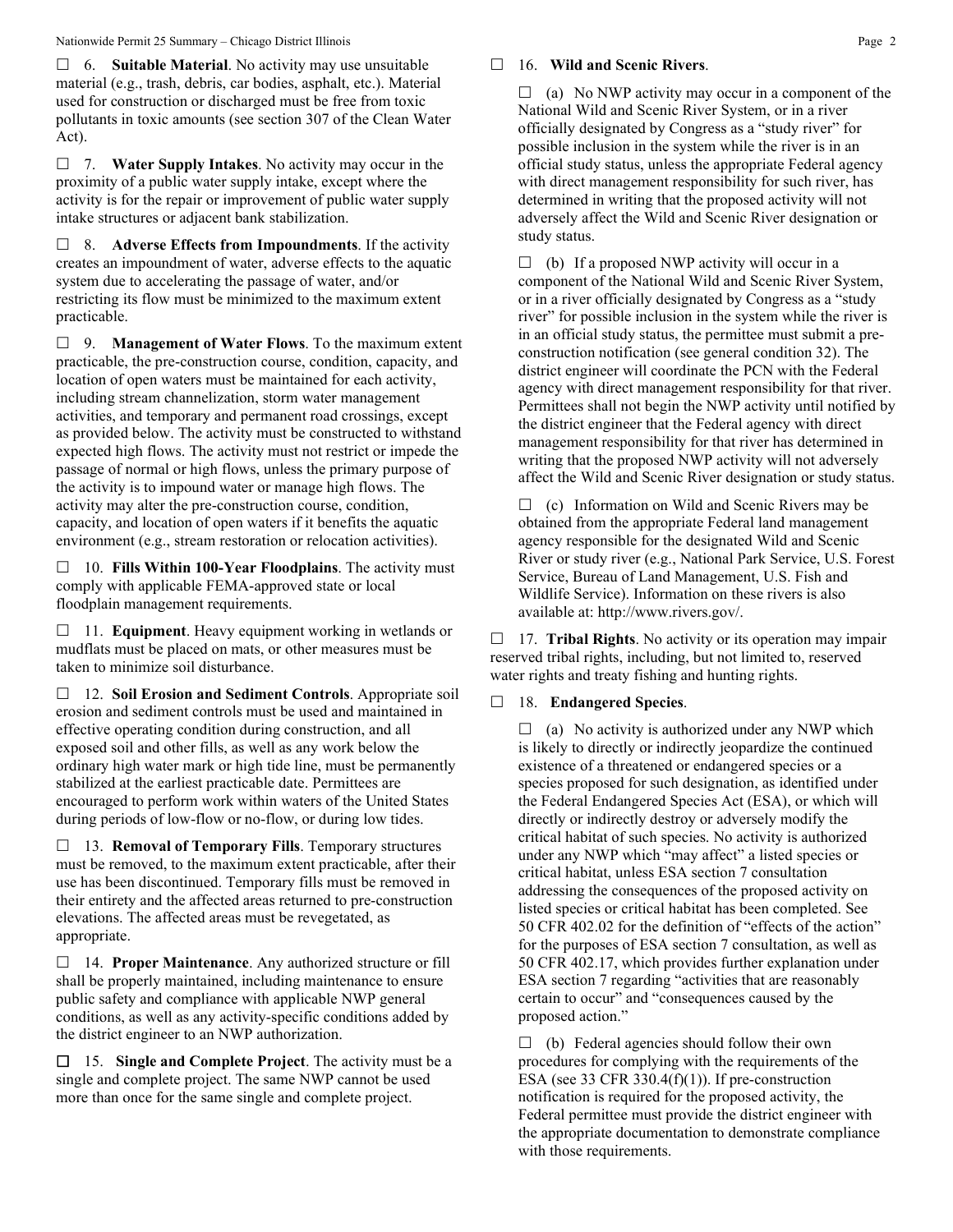The district engineer will verify that the appropriate documentation has been submitted. If the appropriate documentation has not been submitted, additional ESA section 7 consultation may be necessary for the activity and the respective federal agency would be responsible for fulfilling its obligation under section 7 of the ESA.

 $\Box$  (c) Non-federal permittees must submit a preconstruction notification to the district engineer if any listed species (or species proposed for listing) or designated critical habitat (or critical habitat proposed such designation) might be affected or is in the vicinity of the activity, or if the activity is located in designated critical habitat or critical habitat proposed for such designation, and shall not begin work on the activity until notified by the district engineer that the requirements of the ESA have been satisfied and that the activity is authorized. For activities that might affect Federally-listed endangered or threatened species (or species proposed for listing) or designated critical habitat (or critical habitat proposed for such designation), the pre-construction notification must include the name(s) of the endangered or threatened species (or species proposed for listing) that might be affected by the proposed activity or that utilize the designated critical habitat (or critical habitat proposed for such designation) that might be affected by the proposed activity. The district engineer will determine whether the proposed activity "may affect" or will have "no effect" to listed species and designated critical habitat and will notify the non-Federal applicant of the Corps' determination within 45 days of receipt of a complete preconstruction notification. For activities where the non-Federal applicant has identified listed species (or species proposed for listing) or designated critical habitat (or critical habitat proposed for such designation) that might be affected or is in the vicinity of the activity, and has so notified the Corps, the applicant shall not begin work until the Corps has provided notification that the proposed activity will have "no effect" on listed species (or species proposed for listing or designated critical habitat (or critical habitat proposed for such designation), or until ESA section 7 consultation or conference has been completed. If the non-Federal applicant has not heard back from the Corps within 45 days, the applicant must still wait for notification from the Corps.

 $\Box$  (d) As a result of formal or informal consultation with the FWS or NMFS the district engineer may add species-specific permit conditions to the NWPs.

 $\Box$  (e) Authorization of an activity by an NWP does not authorize the "take" of a threatened or endangered species as defined under the ESA. In the absence of separate authorization (e.g., an ESA Section 10 Permit, a Biological Opinion with "incidental take" provisions, etc.) from the FWS or the NMFS, the Endangered Species Act prohibits any person subject to the jurisdiction of the United States to take a listed species, where "take" means to harass, harm, pursue, hunt, shoot, wound, kill, trap, capture, or collect, or to attempt to engage in any such conduct. The word "harm" in the definition of "take" means an act which actually kills or injures wildlife. Such an act may include significant habitat modification or degradation where it actually kills or injures wildlife by

significantly impairing essential behavioral patterns, including breeding, feeding or sheltering.

 $\Box$  (f) If the non-federal permittee has a valid ESA section  $10(a)(1)(B)$  incidental take permit with an approved Habitat Conservation Plan for a project or a group of projects that includes the proposed NWP activity, the non-federal applicant should provide a copy of that ESA section  $10(a)(1)(B)$  permit with the PCN required by paragraph (c) of this general condition. The district engineer will coordinate with the agency that issued the ESA section  $10(a)(1)(B)$  permit to determine whether the proposed NWP activity and the associated incidental take were considered in the internal ESA section 7 consultation conducted for the ESA section  $10(a)(1)(B)$  permit. If that coordination results in concurrence from the agency that the proposed NWP activity and the associated incidental take were considered in the internal ESA section 7 consultation for the ESA section  $10(a)(1)(B)$  permit, the district engineer does not need to conduct a separate ESA section 7 consultation for the proposed NWP activity. The district engineer will notify the non-federal applicant within 45 days of receipt of a complete pre-construction notification whether the ESA section  $10(a)(1)(B)$  permit covers the proposed NWP activity or whether additional ESA section 7 consultation is required.

 $\Box$  (g) Information on the location of threatened and endangered species and their critical habitat can be obtained directly from the offices of the FWS and NMFS or their world wide web pages at http://www.fws.gov/ or http://www.fws.gov/ipac and http://www.nmfs.noaa.gov/pr/species/esa/ respectively.

 19. **Migratory Birds and Bald and Golden Eagles**. The permittee is responsible for ensuring that an action authorized by NWP complies with the Migratory Bird Treaty Act and the Bald and Golden Eagle Protection Act. The permittee is responsible for contacting the appropriate local office of the U.S. Fish and Wildlife Service to determine what measures, if any, are necessary or appropriate to reduce adverse effects to migratory birds or eagles, including whether "incidental take" permits are necessary and available under the Migratory Bird Treaty Act or Bald and Golden Eagle Protection Act for a particular activity.

#### 20. **Historic Properties**.

 $\Box$  (a) No activity is authorized under any NWP which may have the potential to cause effects to properties listed, or eligible for listing, in the National Register of Historic Places until the requirements of Section 106 of the National Historic Preservation Act (NHPA) have been satisfied.

 $\Box$  (b) Federal permittees should follow their own procedures for complying with the requirements of section 106 of the National Historic Preservation Act (see 33 CFR 330.4(g)(1)). If pre-construction notification is required for the proposed NWP activity, the Federal permittee must provide the district engineer with the appropriate documentation to demonstrate compliance with those requirements. The district engineer will verify that the appropriate documentation has been submitted. If the appropriate documentation is not submitted,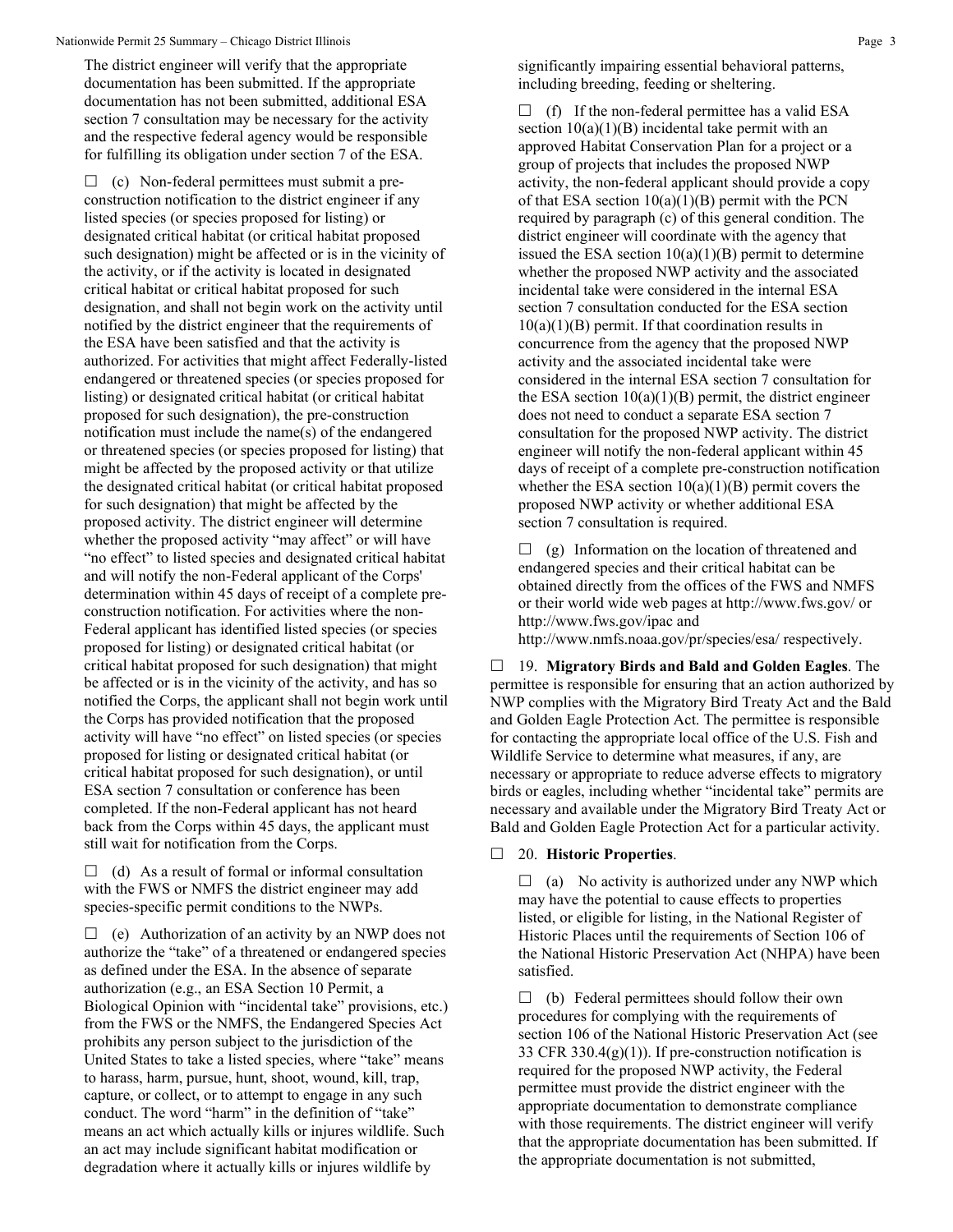then additional consultation under section 106 may be necessary. The respective federal agency is responsible for fulfilling its obligation to comply with section 106.

 $\Box$  (c) Non-federal permittees must submit a preconstruction notification to the district engineer if the NWP activity might have the potential to cause effects to any historic properties listed on, determined to be eligible for listing on, or potentially eligible for listing on the National Register of Historic Places, including previously unidentified properties. For such activities, the preconstruction notification must state which historic properties might have the potential to be affected by the proposed NWP activity or include a vicinity map indicating the location of the historic properties or the potential for the presence of historic properties. Assistance regarding information on the location of, or potential for, the presence of historic properties can be sought from the State Historic Preservation Officer, Tribal Historic Preservation Officer, or designated tribal representative, as appropriate, and the National Register of Historic Places (see 33 CFR 330.4(g)). When reviewing pre-construction notifications, district engineers will comply with the current procedures for addressing the requirements of section 106 of the National Historic Preservation Act. The district engineer shall make a reasonable and good faith effort to carry out appropriate identification efforts commensurate with potential impacts, which may include background research, consultation, oral history interviews, sample field investigation, and/or field survey. Based on the information submitted in the PCN and these identification efforts, the district engineer shall determine whether the proposed NWP activity has the potential to cause effects on the historic properties. Section 106 consultation is not required when the district engineer determines that the activity does not have the potential to cause effects on historic properties (see 36 CFR 800.3(a)). Section 106 consultation is required when the district engineer determines that the activity has the potential to cause effects on historic properties. The district engineer will conduct consultation with consulting parties identified under 36 CFR 800.2(c) when he or she makes any of the following effect determinations for the purposes of section 106 of the NHPA: No historic properties affected, no adverse effect, or adverse effect.

 $\Box$  (d) Where the non-Federal applicant has identified historic properties on which the proposed NWP activity might have the potential to cause effects and has so notified the Corps, the non-Federal applicant shall not begin the activity until notified by the district engineer either that the activity has no potential to cause effects to historic properties or that NHPA section 106 consultation has been completed. For non-federal permittees, the district engineer will notify the prospective permittee within 45 days of receipt of a complete pre-construction notification whether NHPA section 106 consultation is required. If NHPA section 106 consultation is required, the district engineer will notify the non-Federal applicant that he or she cannot begin the activity until section 106 consultation is completed. If the non-Federal applicant

has not heard back from the Corps within 45 days, the applicant must still wait for notification from the Corps..

 $\Box$  (e) Prospective permittees should be aware that section 110k of the NHPA (54 U.S.C. 306113) prevents the Corps from granting a permit or other assistance to an applicant who, with intent to avoid the requirements of section 106 of the NHPA, has intentionally significantly adversely affected a historic property to which the permit would relate, or having legal power to prevent it, allowed such significant adverse effect to occur, unless the Corps, after consultation with the Advisory Council on Historic Preservation (ACHP), determines that circumstances justify granting such assistance despite the adverse effect created or permitted by the applicant. If circumstances justify granting the assistance, the Corps is required to notify the ACHP and provide documentation specifying the circumstances, the degree of damage to the integrity of any historic properties affected, and proposed mitigation. This documentation must include any views obtained from the applicant, SHPO/THPO, appropriate Indian tribes if the undertaking occurs on or affects historic properties on tribal lands or affects properties of interest to those tribes, and other parties known to have a legitimate interest in the impacts to the permitted activity on historic properties.

 21. **Discovery of Previously Unknown Remains and Artifacts**. Permittees that discover any previously unknown historic, cultural or archeological remains and artifacts while accomplishing the activity authorized by NWP, they must immediately notify the district engineer of what they have found, and to the maximum extent practicable, avoid construction activities that may affect the remains and artifacts until the required coordination has been completed. The district engineer will initiate the Federal, Tribal, and state coordination required to determine if the items or remains warrant a recovery effort or if the site is eligible for listing in the National Register of Historic Places.

 **22. Designated Critical Resource Waters**. Critical resource waters include, NOAA-managed marine sanctuaries and marine monuments, and National Estuarine Research Reserves. The district engineer may designate, after notice and opportunity for public comment, additional waters officially designated by a state as having particular environmental or ecological significance, such as outstanding national resource waters or state natural heritage sites. The district engineer may also designate additional critical resource waters after notice and opportunity for public comment.

 $\Box$  (a) Discharges of dredged or fill material into waters of the United States are not authorized by NWPs 7, 12, 14, 16, 17, 21, 29, 31, 35, 39, 40, 42, 43, 44, 49, 50, 51, 52, 57, and 58 for any activity within, or directly affecting, critical resource waters, including wetlands adjacent to such waters.

 $\Box$  (b) For NWPs 3, 8, 10, 13, 15, 18, 19, 22, 23, 25, 27, 28, 30, 33, 34, 36, 37, 38, and 54, notification is required in accordance with general condition 32, for any activity proposed by permittees in the designated critical resource waters including wetlands adjacent to those waters.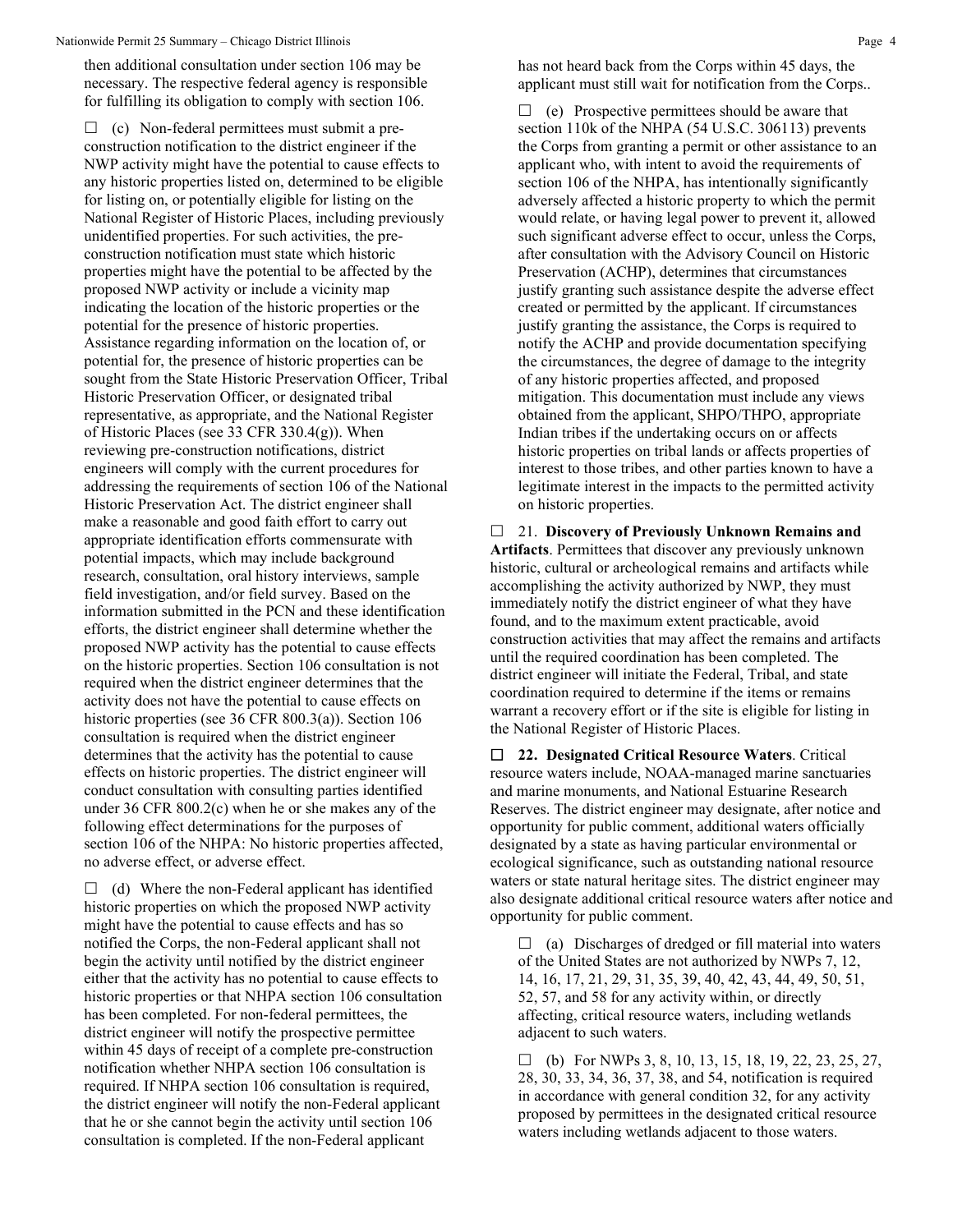The district engineer may authorize activities under these NWPs only after she or he determines that the impacts to the critical resource waters will be no more than minimal.

 **23. Mitigation**. The district engineer will consider the following factors when determining appropriate and practicable mitigation necessary to ensure that the individual and cumulative adverse environmental effects are no more than minimal:

 $\Box$  (a) The activity must be designed and constructed to avoid and minimize adverse effects, both temporary and permanent, to waters of the United States to the maximum extent practicable at the project site (i.e., on site).

 $\Box$  (b) Mitigation in all its forms (avoiding, minimizing, rectifying, reducing, or compensating for resource losses) will be required to the extent necessary to ensure that the individual and cumulative adverse environmental effects are no more than minimal.

 $\Box$  (c) Compensatory mitigation at a minimum one-forone ratio will be required for all wetland losses that exceed 1/10-acre and require pre-construction notification, unless the district engineer determines in writing that either some other form of mitigation would be more environmentally appropriate or the adverse environmental effects of the proposed activity are no more than minimal, and provides an activity-specific waiver of this requirement. For wetland losses of 1/10 acre or less that require pre-construction notification, the district engineer may determine on a case-by-case basis that compensatory mitigation is required to ensure that the activity results in only minimal adverse environmental effects.

 $\Box$  (d) Compensatory mitigation at a minimum one-forone ratio will be required for all losses of stream bed that exceed 3/100-acre and require pre-construction notification, unless the district engineer determines in writing that either some other form of mitigation would be more environmentally appropriate or the adverse environmental effects of the proposed activity are no more than minimal, and provides an activity-specific waiver of this requirement. This compensatory mitigation requirement may be satisfied through the restoration or enhancement of riparian areas next to streams in accordance with paragraph (e) of this general condition. For losses of stream bed of 3/100-acre or less that require pre-construction notification, the district engineer may determine on a case-by-case basis that compensatory mitigation is required to ensure that the activity results in only minimal adverse environmental effects. Compensatory mitigation for losses of streams should be provided, if practicable, through stream rehabilitation, enhancement, or preservation, since streams are difficultto-replace resources (see  $33 \text{ CFR } 332.3(e)(3)$ ).

 $\Box$  (e) Compensatory mitigation plans for NWP activities in or near streams or other open waters will normally include a requirement for the restoration or enhancement, maintenance, and legal protection (e.g., conservation easements) of riparian areas next to open waters. In some cases, the restoration or maintenance/protection of riparian areas may be the only compensatory mitigation required. If restoring riparian

areas involves planting vegetation, only native species should be planted. The width of the required riparian area will address documented water quality or aquatic habitat loss concerns. Normally, the riparian area will be 25 to 50 feet wide on each side of the stream, but the district engineer may require slightly wider riparian areas to address documented water quality or habitat loss concerns. If it is not possible to restore or maintain/protect a riparian area on both sides of a stream, or if the waterbody is a lake or coastal waters, then restoring or maintaining/protecting a riparian area along a single bank or shoreline may be sufficient.

Where both wetlands and open waters exist on the project site, the district engineer will determine the appropriate compensatory mitigation (e.g., riparian areas and/or wetlands compensation) based on what is best for the aquatic environment on a watershed basis. In cases where riparian areas are determined to be the most appropriate form of minimization or compensatory mitigation, the district engineer may waive or reduce the requirement to provide wetland compensatory mitigation for wetland losses.

 $\Box$  (f) Compensatory mitigation projects provided to offset losses of aquatic resources must comply with the applicable provisions of 33 CFR part 332.

 $\Box$  (1) The prospective permittee is responsible for proposing an appropriate compensatory mitigation option if compensatory mitigation is necessary to ensure that the activity results in no more than minimal adverse environmental effects. For the NWPs, the preferred mechanism for providing compensatory mitigation is mitigation bank credits or in-lieu fee program credits (see 33 CFR 332.3(b)(2) and (3)). However, if an appropriate number and type of mitigation bank or in-lieu credits are not available at the time the PCN is submitted to the district engineer, the district engineer may approve the use of permittee-responsible mitigation.

 $\Box$  (2) The amount of compensatory mitigation required by the district engineer must be sufficient to ensure that the authorized activity results in no more than minimal individual and cumulative adverse environmental effects (see 33 CFR 330.1(e)(3)). (See also 33 CFR 332.3(f).)

 $\Box$  (3) Since the likelihood of success is greater and the impacts to potentially valuable uplands are reduced, aquatic resource restoration should be the first compensatory mitigation option considered for permittee-responsible mitigation.

 $\Box$  (4) If permittee-responsible mitigation is the proposed option, the prospective permittee is responsible for submitting a mitigation plan. A conceptual or detailed mitigation plan may be used by the district engineer to make the decision on the NWP verification request, but a final mitigation plan that addresses the applicable requirements of 33 CFR  $332.4(c)(2)$  through (14) must be approved by the district engineer before the permittee begins work in waters of the United States,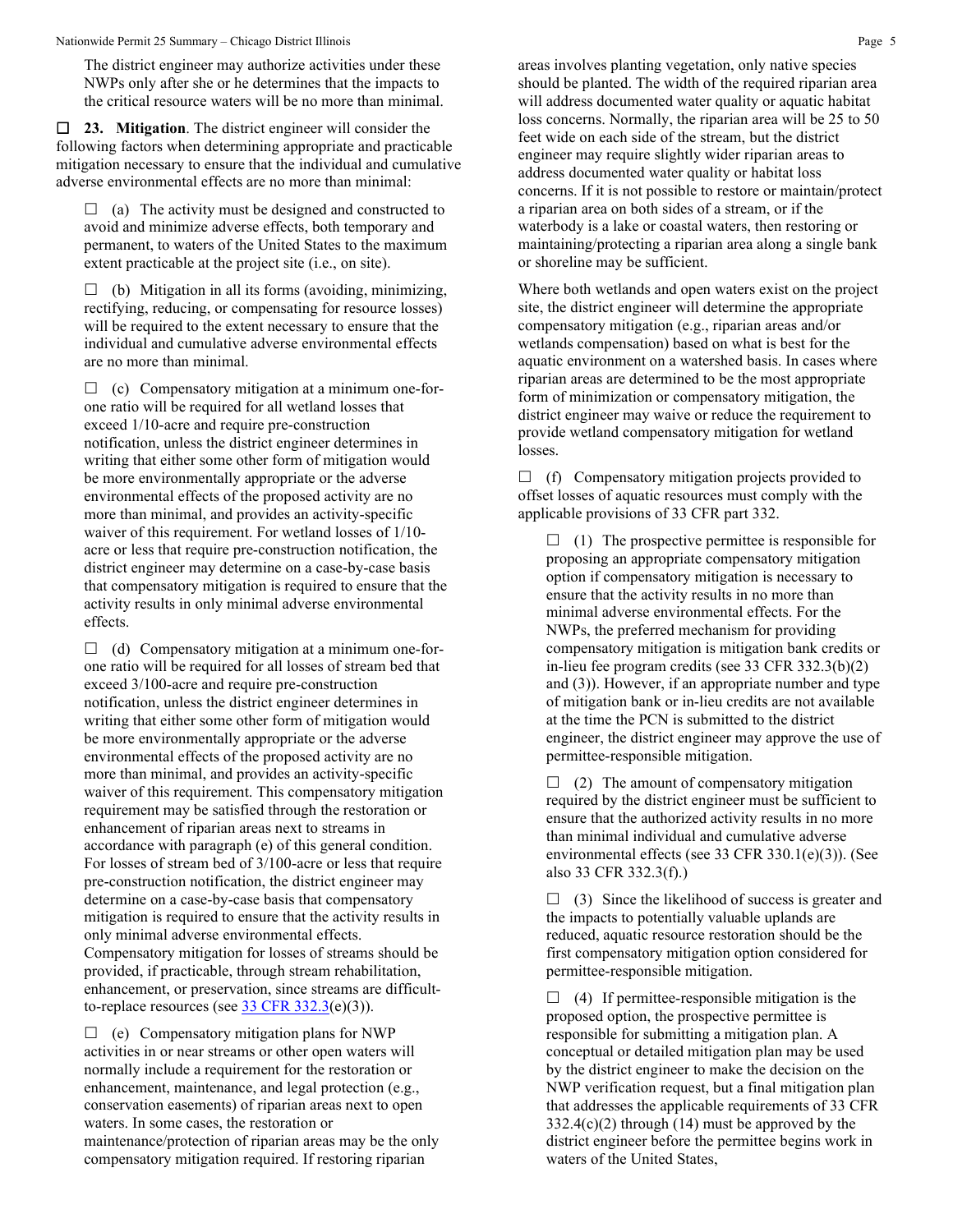unless the district engineer determines that prior approval of the final mitigation plan is not practicable or not necessary to ensure timely completion of the required compensatory mitigation (see 33 CFR  $332.3(k)(3)$ ).

 $\Box$  (5) If mitigation bank or in-lieu fee program credits are the proposed option, the mitigation plan needs to address only the baseline conditions at the impact site and the number of credits to be provided (see 33 CFR 332.4(c)(1)(ii)).

 $\Box$  (6) Compensatory mitigation requirements (e.g., resource type and amount to be provided as compensatory mitigation, site protection, ecological performance standards, monitoring requirements) may be addressed through conditions added to the NWP authorization, instead of components of a compensatory mitigation plan (see 33 CFR  $332.4(c)(1)(ii)$ .

 $\Box$  (g) Compensatory mitigation will not be used to increase the acreage losses allowed by the acreage limits of the NWPs. For example, if an NWP has an acreage limit of 1/2-acre, it cannot be used to authorize any NWP activity resulting in the loss of greater than 1/2-acre of waters of the United States, even if compensatory mitigation is provided that replaces or restores some of the lost waters. However, compensatory mitigation can and should be used, as necessary, to ensure that an NWP activity already meeting the established acreage limits also satisfies the no more than minimal impact requirement for the NWPs.

 $\Box$  (h) Permittees may propose the use of mitigation banks, in-lieu fee programs, or permittee-responsible mitigation. When developing a compensatory mitigation proposal, the permittee must consider appropriate and practicable options consistent with the framework at 33 CFR 332.3(b). For activities resulting in the loss of marine or estuarine resources, permittee-responsible mitigation may be environmentally preferable if there are no mitigation banks or in-lieu fee programs in the area that have marine or estuarine credits available for sale or transfer to the permittee. For permittee-responsible mitigation, the special conditions of the NWP verification must clearly indicate the party or parties responsible for the implementation and performance of the compensatory mitigation project, and, if required, its long-term management.

 $\Box$  (i) Where certain functions and services of waters of the United States are permanently adversely affected by a regulated activity, such as discharges of dredged or fill material into waters of the United States that will convert a forested or scrub-shrub wetland to a herbaceous wetland in a permanently maintained utility line right-of-way, mitigation may be required to reduce the adverse environmental effects of the activity to the no more than minimal level.

 **24. Safety of Impoundment Structures**. To ensure that all impoundment structures are safely designed, the district engineer may require non-Federal applicants to demonstrate that the structures comply with established state dam safety criteria or

have been designed by qualified persons. The district engineer may also require documentation that the design has been independently reviewed by similarly qualified persons, and appropriate modifications made to ensure safety.

# **25. Water Quality**.

 $\Box$  (a) Where the certifying authority (state, authorized tribe, or EPA, as appropriate) has not previously certified compliance of an NWP with CWA section 401, a CWA section 401 water quality certification for the proposed discharge must be obtained or waived (see [33 CFR](https://www.federalregister.gov/select-citation/2021/01/13/33-CFR-330.4)  [330.4\(](https://www.federalregister.gov/select-citation/2021/01/13/33-CFR-330.4)c)). If the permittee cannot comply with all of the conditions of a water quality certification previously issued by certifying authority for the issuance of the NWP, then the permittee must obtain a water quality certification or waiver for the proposed discharge in order for the activity to be authorized by an NWP.

 $\Box$  (b) If the NWP activity requires pre-construction notification and the certifying authority has not previously certified compliance of an NWP with CWA section 401, the proposed discharge is not authorized by an NWP until water quality certification is obtained or waived. If the certifying authority issues a water quality certification for the proposed discharge, the permittee must submit a copy of the certification to the district engineer. The discharge is not authorized by an NWP until the district engineer has notified the permittee that the water quality certification requirement has been satisfied by the issuance of a water quality certification or a waiver.

 $\Box$  (c) The district engineer or certifying authority may require additional water quality management measures to ensure that the authorized activity does not result in more than minimal degradation of water quality.

 **26. Coastal Zone Management**. In coastal states where an NWP has not previously received a state coastal zone management consistency concurrence, an individual state coastal zone management consistency concurrence must be obtained, or a presumption of concurrence must occur (see 33 CFR 330.4(d)). If the permittee cannot comply with all of the conditions of a coastal zone management consistency concurrence previously issued by the state, then the permittee must obtain an individual coastal zone management consistency concurrence or presumption of concurrence in order for the activity to be authorized by NWP. The district engineer or a state may require additional measures to ensure that the authorized activity is consistent with state coastal zone management requirements.

 **27. Regional and Case-By-Case Conditions**. The activity must comply with any regional conditions that may have been added by the Division Engineer (see 33 CFR 330.4(e)) and with any case specific conditions added by the Corps or by the state, Indian Tribe, or U.S. EPA in its CWA section 401 Water Quality Certification, or by the state in its Coastal Zone Management Act consistency determination.

 **28. Use of Multiple Nationwide Permits**. The use of more than one NWP for a single and complete project is authorized, subject to the following restrictions: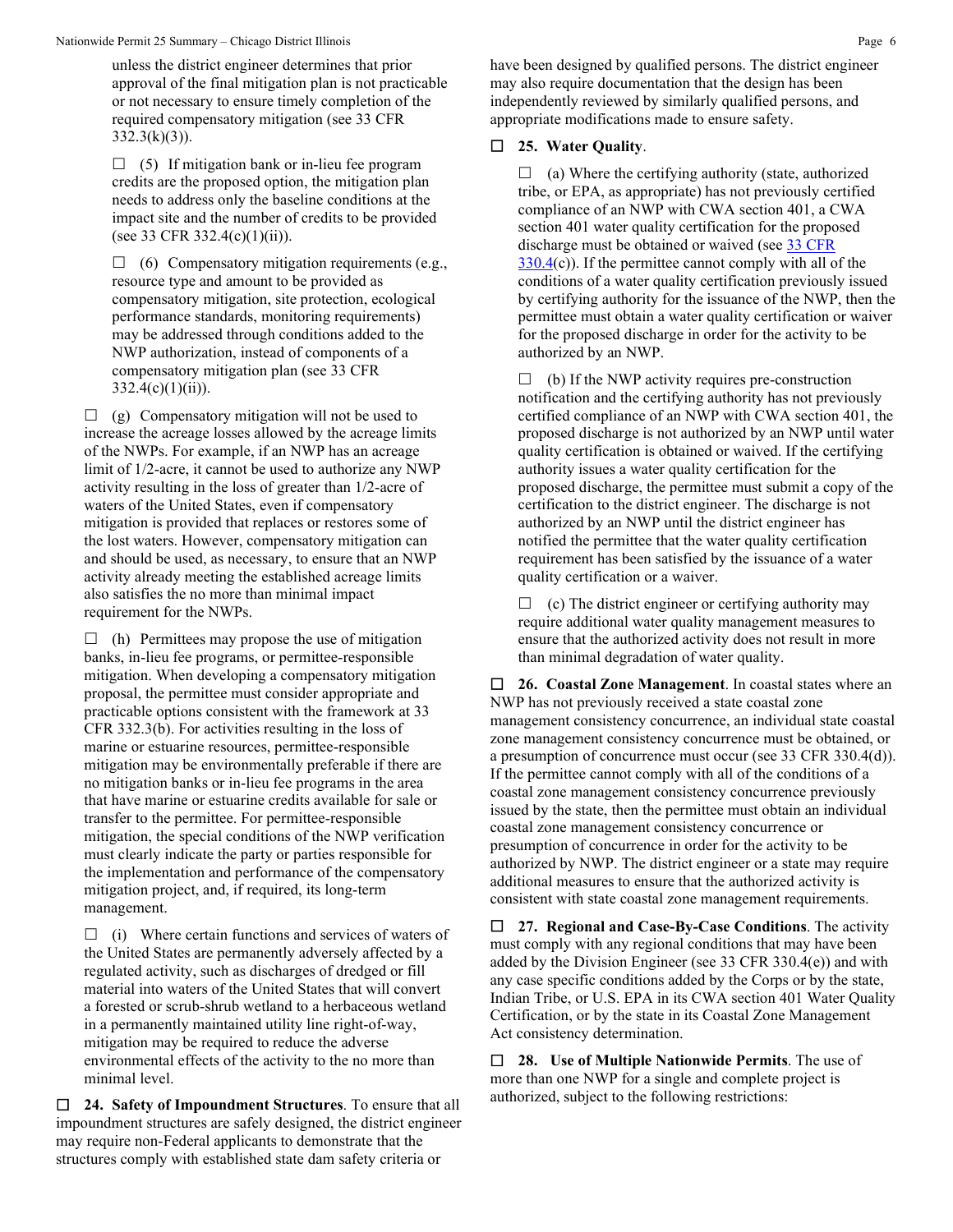$\Box$  (a) If only one of the NWPs used to authorize the single and complete project has a specified acreage limit, the acreage loss of waters of the United States cannot exceed the acreage limit of the NWP with the highest specified acreage limit. For example, if a road crossing over tidal waters is constructed under NWP 14, with associated bank stabilization authorized by NWP 13, the maximum acreage loss of waters of the United States for the total project cannot exceed 1/3-acre.

 $\Box$  (b) If one or more of the NWPs used to authorize the single and complete project has specified acreage limits, the acreage loss of waters of the United States authorized by those NWPs cannot exceed their respective specified acreage limits. For example, if a commercial development is constructed under NWP 39, and the single and complete project includes the filling of an upland ditch authorized by NWP 46, the maximum acreage loss of waters of the United States for the commercial development under NWP 39 cannot exceed 1/2-acre, and the total acreage loss of waters of United States due to the NWP 39 and 46 activities cannot exceed 1 acre.

 **29. Transfer of Nationwide Permit Verifications**. If the permittee sells the property associated with a nationwide permit verification, the permittee may transfer the nationwide permit verification to the new owner by submitting a letter to the appropriate Corps district office to validate the transfer. A copy of the nationwide permit verification must be attached to the letter, and the letter must contain the following statement and signature:

"When the structures or work authorized by this nationwide permit are still in existence at the time the property is transferred, the terms and conditions of this nationwide permit, including any special conditions, will continue to be binding on the new owner(s) of the property. To validate the transfer of this nationwide permit and the associated liabilities associated with compliance with its terms and conditions, have the transferee sign and date below."

### (Transferee)

### (Date)

 **30. Compliance Certification**. Each permittee who receives an NWP verification letter from the Corps must provide a signed certification documenting completion of the authorized activity and implementation of any required compensatory mitigation. The success of any required permittee-responsible mitigation, including the achievement of ecological performance standards, will be addressed separately by the district engineer.

The Corps will provide the permittee the certification document with the NWP verification letter. The certification document will include:

 $\Box$  (a) A statement that the authorized activity was done in accordance with the NWP authorization, including any general, regional, or activity-specific conditions;

 $\Box$  (b) A statement that the implementation of any required compensatory mitigation was completed in accordance with the permit conditions. If credits from a mitigation bank or in-lieu fee program are used to satisfy the compensatory mitigation requirements, the certification must include the documentation required by 33 CFR 332.3(l)(3) to confirm that the permittee secured the appropriate number and resource type of credits; and

 $\Box$  (c) The signature of the permittee certifying the completion of the activity and mitigation.

The completed certification document must be submitted to the district engineer within 30 days of completion of the authorized activity or the implementation of any required compensatory mitigation, whichever occurs later.

 **31. Activities Affecting Structures or Works Built by the United States.** If an NWP activity also requires review by, or permission from, the Corps pursuant to 33 U.S.C. 408 because it will alter or temporarily or permanently occupy or use a U.S. Army Corps of Engineers (USACE) federally authorized Civil Works project (a "USACE project"), the prospective permittee must submit a pre-construction notification. See paragraph (b)(10) of general condition 32. An activity that requires section 408 permission and/or review is not authorized by NWP until the appropriate Corps office issues the section 408 permission or completes its review to alter, occupy, or use the USACE project, and the district engineer issues a written NWP verification.

### **32. Pre-Construction Notification**.

 $\Box$  (a) **Timing**. Where required by the terms of the NWP, the prospective permittee must notify the district engineer by submitting a pre-construction notification (PCN) as early as possible. The district engineer must determine if the PCN is complete within 30 calendar days of the date of receipt and, if the PCN is determined to be incomplete, notify the prospective permittee within that 30 day period to request the additional information necessary to make the PCN complete. The request must specify the information needed to make the PCN complete. As a general rule, district engineers will request additional information necessary to make the PCN complete only once. However, if the prospective permittee does not provide all of the requested information, then the district engineer will notify the prospective permittee that the PCN is still incomplete and the PCN review process will not commence until all of the requested information has been received by the district engineer. The prospective permittee shall not begin the activity until either:

 $\Box$  (1) He or she is notified in writing by the district engineer that the activity may proceed under the NWP with any special conditions imposed by the district or division engineer; or

 $\Box$  (2) 45 calendar days have passed from the district engineer's receipt of the complete PCN and the prospective permittee has not received written notice from the district or division engineer. However, if the permittee was required to notify the Corps pursuant to general condition 18 that listed species or critical habitat might be affected or are in the vicinity of the activity,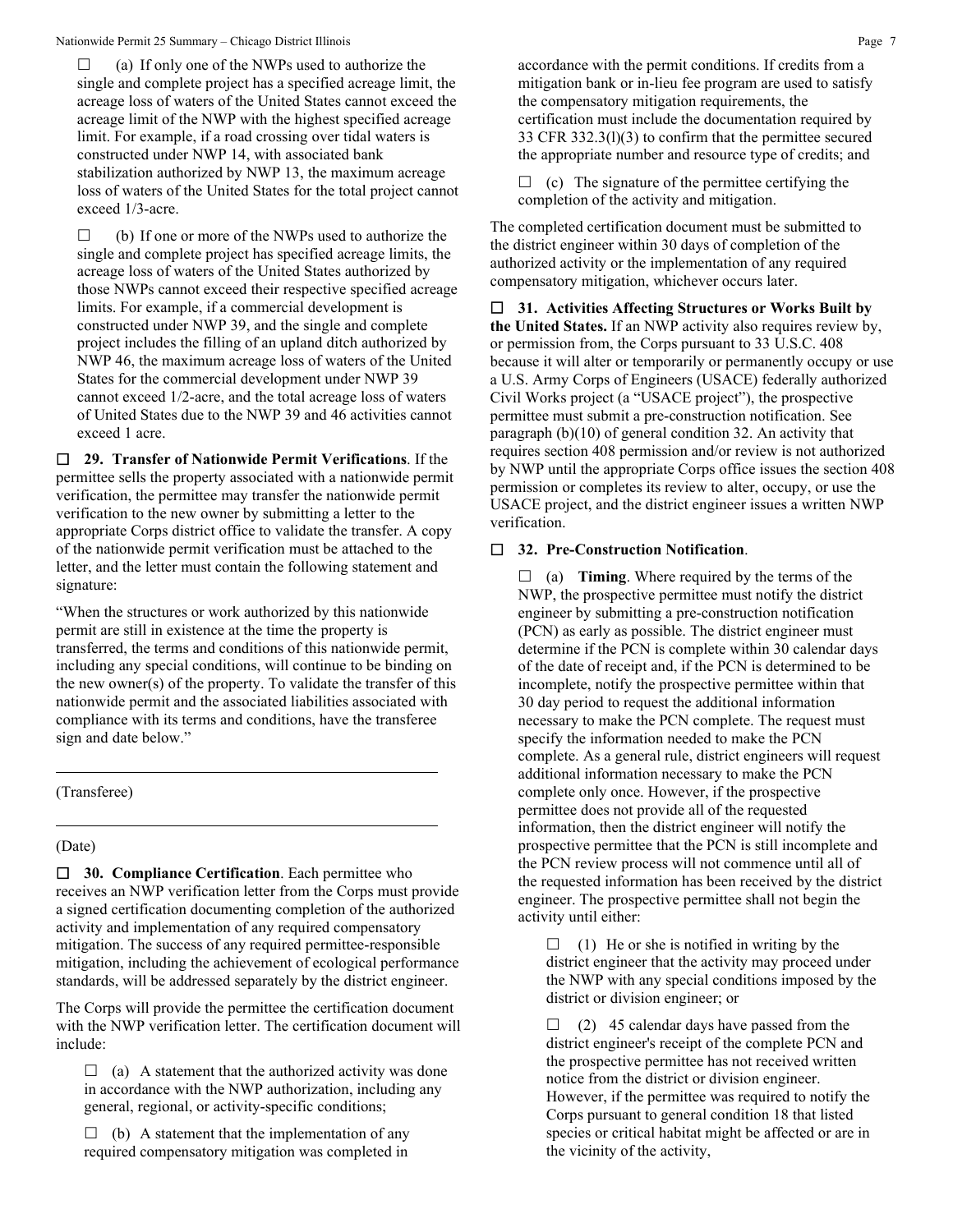or to notify the Corps pursuant to general condition 20 that the activity might have the potential to cause effects to historic properties, the permittee cannot begin the activity until receiving written notification from the Corps that there is "no effect" on listed species or "no potential to cause effects" on historic properties, or that any consultation required under Section 7 of the Endangered Species Act (see 33 CFR 330.4(f)) and/or section 106 of the National Historic Preservation Act (see 33 CFR 330.4(g)) has been completed. If the proposed activity requires a written waiver to exceed specified limits of an NWP, the permittee may not begin the activity until the district engineer issues the waiver. If the district or division engineer notifies the permittee in writing that an individual permit is required within 45 calendar days of receipt of a complete PCN, the permittee cannot begin the activity until an individual permit has been obtained. Subsequently, the permittee's right to proceed under the NWP may be modified, suspended, or revoked only in accordance with the procedure set forth in 33 CFR 330.5(d)(2).

 (b) **Contents of Pre-Construction Notification**. The PCN must be in writing and include the following information:

 $\Box$  (1) Name, address and telephone numbers of the prospective permittee;

 $\Box$  (2) Location of the proposed activity;

 $\Box$  (3) Identify the specific NWP or NWP(s) the prospective permittee wants to use to authorize the proposed activity;

 $\Box$  (4) (i) A description of the proposed activity; the activity's purpose; direct and indirect adverse environmental effects the activity would cause, including the anticipated amount of loss of wetlands, other special aquatic sites, and other waters expected to result from the NWP activity, in acres, linear feet, or other appropriate unit of measure; a description of any proposed mitigation measures intended to reduce the adverse environmental effects caused by the proposed activity; and any other NWP(s), regional general permit(s), or individual permit(s) used or intended to be used to authorize any part of the proposed project or any related activity, including other separate and distant crossings for linear projects that require Department of the Army authorization but do not require pre-construction notification.The description of the proposed activity and any proposed mitigation measures should be sufficiently detailed to allow the district engineer to determine that the adverse environmental effects of the activity will be no more than minimal and to determine the need for compensatory mitigation or other mitigation measures.

 $\Box$  (ii) For linear projects where one or more single and complete crossings require preconstruction notification, the PCN must include the quantity of anticipated losses of wetlands, other special aquatic sites, and other waters for

each single and complete crossing of those wetlands, other special aquatic sites, and other waters (including those single and complete crossings authorized by NWP but do not require PCNs). This information will be used by the district engineer to evaluate the cumulative adverse environmental effects of the proposed linear project, and does not change those non-PCN NWP activities into NWP PCNs.

 $\Box$  (iii) Sketches should be provided when necessary to show that the activity complies with the terms of the NWP. (Sketches usually clarify the activity and when provided results in a quicker decision. Sketches should contain sufficient detail to provide an illustrative description of the proposed activity (e.g., a conceptual plan), but do not need to be detailed engineering plans);

 $\Box$  (5) The PCN must include a delineation of wetlands, other special aquatic sites, and other waters, such as lakes and ponds, perennial, and intermittent, on the project site. Wetland delineations must be prepared in accordance with the current method required by the Corps. The permittee may ask the Corps to delineate the special aquatic sites and other waters on the project site, but there may be a delay if the Corps does the delineation, especially if the project site is large or contains many wetlands, other special aquatic sites, and other waters. Furthermore, the 45-day period will not start until the delineation has been submitted to or completed by the Corps, as appropriate;

 $\Box$  (6) If the proposed activity will result in the loss of greater than 1/10-acre of wetlands or 3/100 acre of stream bed and a PCN is required, the prospective permittee must submit a statement describing how the mitigation requirement will be satisfied, or explaining why the adverse environmental effects are no more than minimal and why compensatory mitigation should not be required. As an alternative, the prospective permittee may submit a conceptual or detailed mitigation plan.

 $\Box$  (7) For non-federal permittees, if any listed species (or species proposed for listing) or designated critical habitat (or critical habitat proposed for such designation) might be affected or is in the vicinity of the activity, or if the activity is located in designated critical habitat (or critical habitat proposed for such designation), the PCN must include the name(s) of those endangered or threatened species (or species proposed for listing) that might be affected by the proposed activity or utilize the designated critical habitat (or critical habitat proposed for such designation) that might be affected by the proposed activity. For NWP activities that require pre-construction notification, Federal permittees must provide documentation demonstrating compliance with the Endangered Species Act;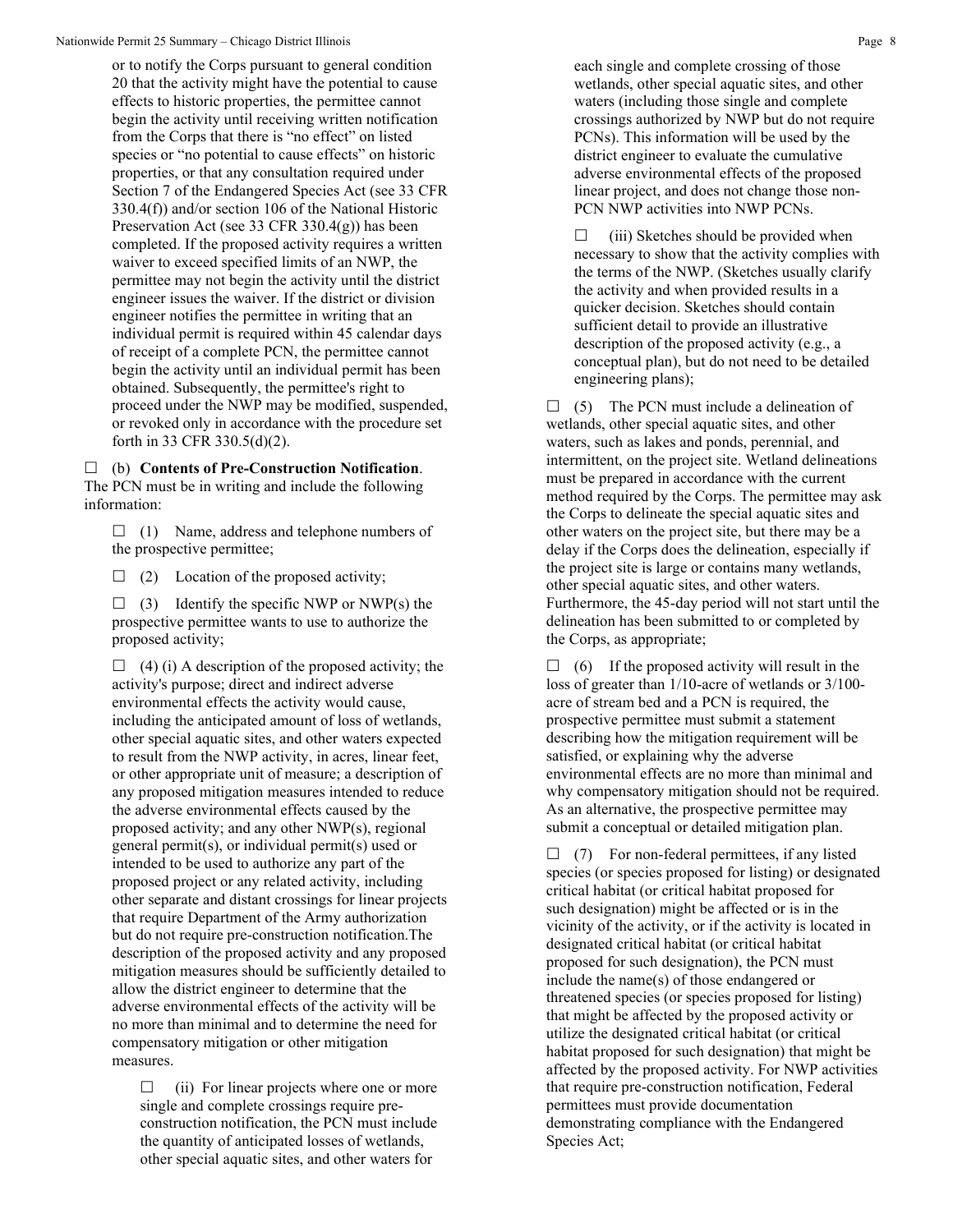$\Box$  (8) For non-federal permittees, if the NWP activity might have the potential to cause effects to a historic property listed on, determined to be eligible for listing on, or potentially eligible for listing on, the National Register of Historic Places, the PCN must state which historic property might have the potential to be affected by the proposed activity or include a vicinity map indicating the location of the historic property. For NWP activities that require preconstruction notification, Federal permittees must provide documentation demonstrating compliance with section 106 of the National Historic Preservation Act;

 $\Box$  (9) For an activity that will occur in a component of the National Wild and Scenic River System, or in a river officially designated by Congress as a "study river" for possible inclusion in the system while the river is in an official study status, the PCN must identify the Wild and Scenic River or the "study river" (see general condition 16); and

 $\Box$  (10) For an NWP activity that requires permission from, or review by, the Corps pursuant to 33 U.S.C. 408 because it will alter or temporarily or permanently occupy or use a U.S. Army Corps of Engineers federally authorized civil works project, the pre-construction notification must include a statement confirming that the project proponent has submitted a written request for section 408 permission from, or review by, the Corps office having jurisdiction over that USACE project.

 (c) **Form of Pre-Construction Notification.** The nationwide permit pre-construction notification form (Form ENG 6082) should be used for NWP PCNs. A letter containing the required information may also be used. Applicants may provide electronic files of PCNs and supporting materials if the district engineer has established tools and procedures for electronic submittals.

# (d) **Agency Coordination**:

 $\Box$  (1) The district engineer will consider any comments from Federal and state agencies concerning the proposed activity's compliance with the terms and conditions of the NWPs and the need for mitigation to reduce the activity's adverse environmental effects so that they are no more than minimal.

 $\Box$  (2) Agency coordination is required for:

i) All NWP activities that require preconstruction notification and result in the loss of greater than 1/2-acre of waters of the United States;

ii) NWP 13 activities in excess of 500 linear feet, fills greater than one cubic yard per running foot, or involve discharges of dredged or fill material into special aquatic sites; and

(iii) NWP 54 activities in excess of 500 linear feet, or that extend into the waterbody more than 30 feet from the mean low water line in tidal waters or the ordinary high water mark in the Great Lakes.

 $\Box$  (3) When agency coordination is required, the district engineer will immediately provide (e.g., via email, facsimile transmission, overnight mail, or other expeditious manner) a copy of the complete PCN to the appropriate Federal or state offices (FWS, state natural resource or water quality agency, EPA, and, if appropriate, the NMFS). With the exception of NWP 37, these agencies will have 10 calendar days from the date the material is transmitted to notify the district engineer via telephone, facsimile transmission, or email that they intend to provide substantive, site-specific comments. The comments must explain why the agency believes the adverse environmental effects will be more than minimal. If so contacted by an agency, the district engineer will wait an additional 15 calendar days before making a decision on the pre-construction notification. The district engineer will fully consider agency comments received within the specified time frame concerning the proposed activity's compliance with the terms and conditions of the NWPs, including the need for mitigation to ensure that the net adverse environmental effects of the proposed activity are no more than minimal. The district engineer will provide no response to the resource agency, except as provided below. The district engineer will indicate in the administrative record associated with each preconstruction notification that the resource agencies' concerns were considered. For NWP 37, the emergency watershed protection and rehabilitation activity may proceed immediately in cases where there is an unacceptable hazard to life or a significant loss of property or economic hardship will occur. The district engineer will consider any comments received to decide whether the NWP 37 authorization should be modified, suspended, or revoked in accordance with the procedures at 33 CFR 330.5.

 $\Box$  (4) In cases of where the prospective permittee is not a Federal agency, the district engineer will provide a response to NMFS within 30 calendar days of receipt of any Essential Fish Habitat conservation recommendations, as required by section 305(b)(4)(B) of the Magnuson-Stevens Fishery Conservation and Management Act.

 $\Box$  (5) Applicants are encouraged to provide the Corps with either electronic files or multiple copies of pre-construction notifications to expedite agency coordination.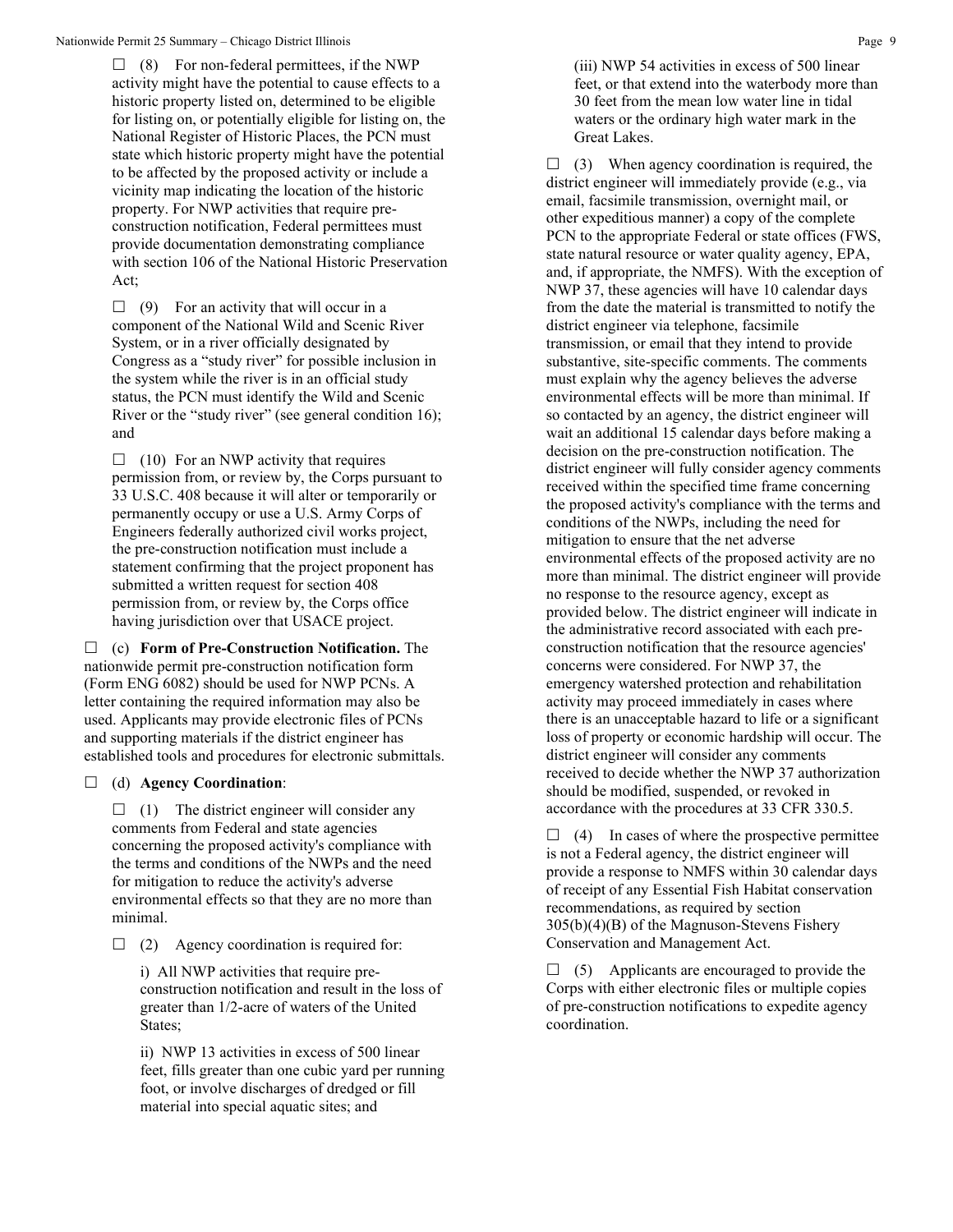#### **C. District Engineer's Decision**

 $\Box$  1. In reviewing the PCN for the proposed activity, the district engineer will determine whether the activity authorized by the NWP will result in more than minimal individual or cumulative adverse environmental effects or may be contrary to the public interest. If a project proponent requests authorization by a specific NWP, the district engineer should issue the NWP verification for that activity if it meets the terms and conditions of that NWP, unless he or she determines, after considering mitigation, that the proposed activity will result in more than minimal individual and cumulative adverse effects on the aquatic environment and other aspects of the public interest and exercises discretionary authority to require an individual permit for the proposed activity. For a linear project, this determination will include an evaluation of the single and complete crossings of waters of the United States that require PCNs to determine whether they individually satisfy the terms and conditions of the NWP(s), as well as the cumulative effects caused by all of the crossings of waters of the United States authorized by NWP. If an applicant requests a waiver of an applicable limit, as provided for in NWPs 13, 36, or 54, the district engineer will only grant the waiver upon a written determination that the NWP activity will result in only minimal individual and cumulative adverse environmental effects.

 $\Box$  2. When making minimal adverse environmental effects determinations the district engineer will consider the direct and indirect effects caused by the NWP activity. He or she will also consider the cumulative adverse environmental effects caused by activities authorized by NWP and whether those cumulative adverse environmental effects are no more than minimal. The district engineer will also consider site specific factors, such as the environmental setting in the vicinity of the NWP activity, the type of resource that will be affected by the NWP activity, the functions provided by the aquatic resources that will be affected by the NWP activity, the degree or magnitude to which the aquatic resources perform those functions, the extent that aquatic resource functions will be lost as a result of the NWP activity (e.g., partial or complete loss), the duration of the adverse effects (temporary or permanent), the importance of the aquatic resource functions to the region (e.g., watershed or ecoregion), and mitigation required by the district engineer. If an appropriate functional or condition assessment method is available and practicable to use, that assessment method may be used by the district engineer to assist in the minimal adverse environmental effects determination. The district engineer may add case-specific special conditions to the NWP authorization to address site-specific environmental concerns.

 $\Box$  3. If the proposed activity requires a PCN and will result in a loss of greater than 1/10-acre of wetlands or 3/100 acre of stream bed, the prospective permittee should submit a mitigation proposal with the PCN. Applicants may also propose compensatory mitigation for NWP activities with smaller impacts, or for impacts to other types of waters. The district engineer will consider any proposed compensatory mitigation or other mitigation measures the applicant has included in the proposal in determining whether the net adverse environmental effects of the proposed activity are no more than minimal. The compensatory mitigation proposal may be either conceptual or detailed. If the district engineer

determines that the activity complies with the terms and conditions of the NWP and that the adverse environmental effects are no more than minimal, after considering mitigation, the district engineer will notify the permittee and include any activity-specific conditions in the NWP verification the district engineer deems necessary. Conditions for compensatory mitigation requirements must comply with the appropriate provisions at  $33$  CFR 332.3(k). The district engineer must approve the final mitigation plan before the permittee commences work in waters of the United States, unless the district engineer determines that prior approval of the final mitigation plan is not practicable or not necessary to ensure timely completion of the required compensatory mitigation. If the prospective permittee elects to submit a compensatory mitigation plan with the PCN, the district engineer will expeditiously review the proposed compensatory mitigation plan. The district engineer must review the proposed compensatory mitigation plan within 45 calendar days of receiving a complete PCN and determine whether the proposed mitigation would ensure that the NWP activity results in no more than minimal adverse environmental effects. If the net adverse environmental effects of the NWP activity (after consideration of the mitigation proposal) are determined by the district engineer to be no more than minimal, the district engineer will provide a timely written response to the applicant. The response will state that the NWP activity can proceed under the terms and conditions of the NWP, including any activity-specific conditions added to the NWP authorization by the district engineer.

 $\Box$  4. If the district engineer determines that the adverse environmental effects of the proposed activity are more than minimal, then the district engineer will notify the applicant either: (a) That the activity does not qualify for authorization under the NWP and instruct the applicant on the procedures to seek authorization under an individual permit; (b) that the activity is authorized under the NWP subject to the applicant's submission of a mitigation plan that would reduce the adverse environmental effects so that they are no more than minimal; or (c) that the activity is authorized under the NWP with specific modifications or conditions. Where the district engineer determines that mitigation is required to ensure no more than minimal adverse environmental effects, the activity will be authorized within the 45-day PCN period (unless additional time is required to comply with general conditions 18, 20, and/or 31), with activity-specific conditions that state the mitigation requirements. The authorization will include the necessary conceptual or detailed mitigation plan or a requirement that the applicant submit a mitigation plan that would reduce the adverse environmental effects so that they are no more than minimal. When compensatory mitigation is required, no work in waters of the United States may occur until the district engineer has approved a specific mitigation plan or has determined that prior approval of a final mitigation plan is not practicable or not necessary to ensure timely completion of the required compensatory mitigation.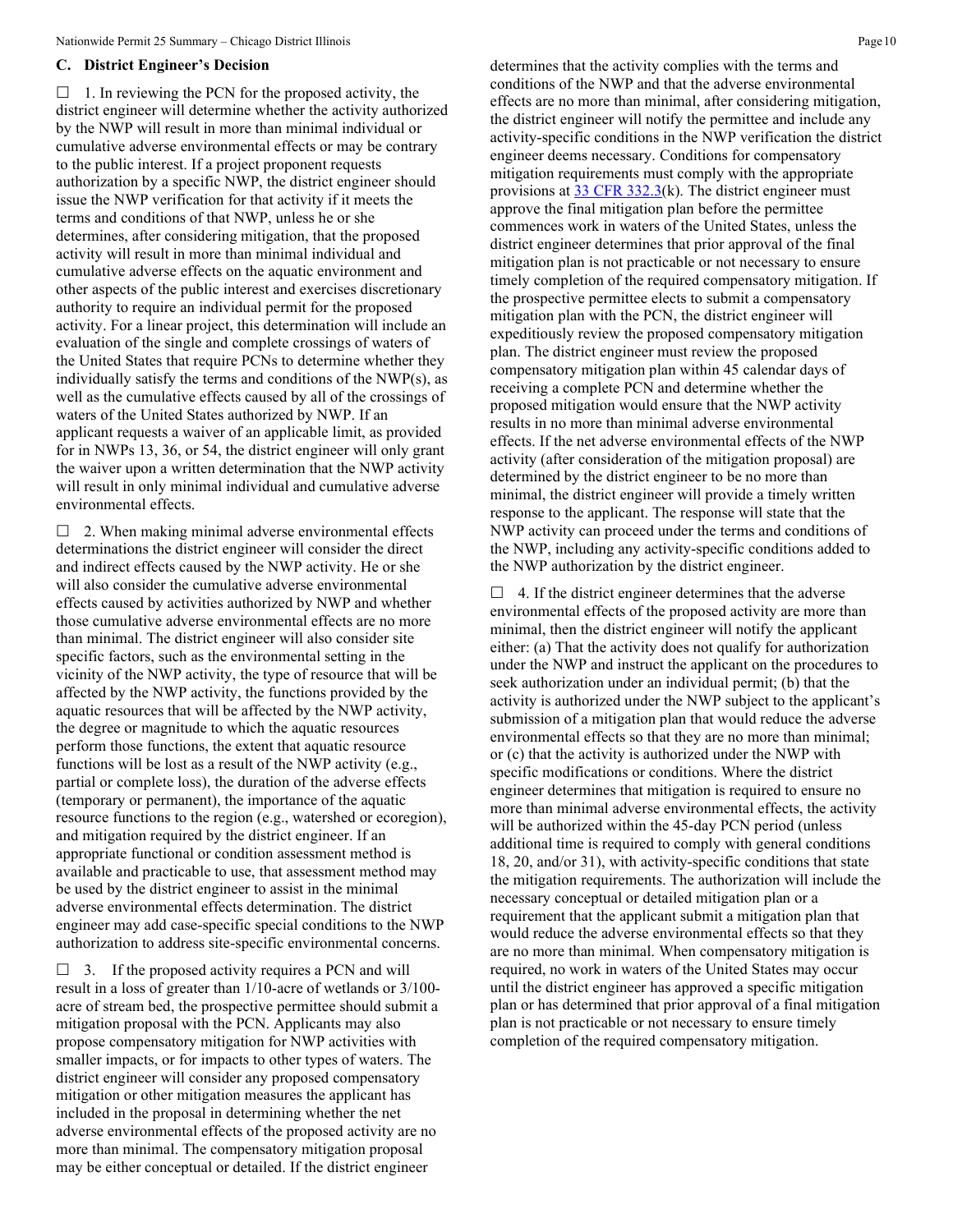### D. **Further Information**

1. District engineers have authority to determine if an activity complies with the terms and conditions of an NWP.

2. NWPs do not obviate the need to obtain other federal, state, or local permits, approvals, or authorizations required by law.

3. NWPs do not grant any property rights or exclusive privileges.

4. NWPs do not authorize any injury to the property or rights of others.

5. NWPs do not authorize interference with any existing or proposed Federal project (see general condition 31).

#### E. **Definitions**

**Best management practices (BMPs)**: Policies, practices, procedures, or structures implemented to mitigate the adverse environmental effects on surface water quality resulting from development. BMPs are categorized as structural or nonstructural.

**Compensatory mitigation**: The restoration (re-establishment or rehabilitation), establishment (creation), enhancement, and/or in certain circumstances preservation of aquatic resources for the purposes of offsetting unavoidable adverse impacts which remain after all appropriate and practicable avoidance and minimization has been achieved.

**Currently serviceable**: Useable as is or with some maintenance, but not so degraded as to essentially require reconstruction.

**Direct effects**: Effects that are caused by the activity and occur at the same time and place.

**Discharge**: The term "discharge" means any discharge of dredged or fill material into waters of the United States.

**Ecological reference:** A model used to plan and design an aquatic habitat and riparian area restoration, enhancement, or establishment activity under NWP 27. An ecological reference may be based on the structure, functions, and dynamics of an aquatic habitat type or a riparian area type that currently exists in the region where the proposed NWP 27 activity is located. Alternatively, an ecological reference may be based on a conceptual model for the aquatic habitat type or riparian area type to be restored, enhanced, or established as a result of the proposed NWP 27 activity. An ecological reference takes into account the range of variation of the aquatic habitat type or riparian area type in the region.

**Enhancement**: The manipulation of the physical, chemical, or biological characteristics of an aquatic resource to heighten, intensify, or improve a specific aquatic resource function(s). Enhancement results in the gain of selected aquatic resource function(s), but may also lead to a decline in other aquatic resource function(s). Enhancement does not result in a gain in aquatic resource area.

**Establishment (creation):** The manipulation of the physical, chemical, or biological characteristics present to develop an aquatic resource that did not previously exist at an upland site. Establishment results in a gain in aquatic resource area.

**High Tide Line**: The line of intersection of the land with the water's surface at the maximum height reached by a rising tide. The high tide line may be determined, in the absence of actual data, by a line of oil or scum along shore objects, a more or less continuous deposit of fine shell or debris on the foreshore or berm, other physical markings or characteristics, vegetation lines, tidal gages, or other suitable means that delineate the general height reached by a rising tide. The line encompasses spring high tides and other high tides that occur with periodic frequency but does not include storm surges in which there is a departure from the normal or predicted reach of the tide due to the piling up of water against a coast by strong winds such as those accompanying a hurricane or other intense storm.

**Historic Property**: Any prehistoric or historic district, site (including archaeological site), building, structure, or other object included in, or eligible for inclusion in, the National Register of Historic Places maintained by the Secretary of the Interior. This term includes artifacts, records, and remains that are related to and located within such properties. The term includes properties of traditional religious and cultural importance to an Indian tribe or Native Hawaiian organization and that meet the National Register criteria (36 CFR part 60).

**Independent utility**: A test to determine what constitutes a single and complete non-linear project in the Corps Regulatory Program. A project is considered to have independent utility if it would be constructed absent the construction of other projects in the project area. Portions of a multi-phase project that depend upon other phases of the project do not have independent utility. Phases of a project that would be constructed even if the other phases were not built can be considered as separate single and complete projects with independent utility.

**Indirect effects**: Effects that are caused by the activity and are later in time or farther removed in distance, but are still reasonably foreseeable.

**Loss of waters of the United States**: Waters of the United States that are permanently adversely affected by filling, flooding, excavation, or drainage because of the regulated activity. The loss of stream bed includes the acres of stream bed that are permanently adversely affected by filling or excavation because of the regulated activity. Permanent adverse effects include permanent discharges of dredged or fill material that change an aquatic area to dry land, increase the bottom elevation of a waterbody, or change the use of a waterbody. The acreage of loss of waters of the United States is a threshold measurement of the impact to jurisdictional waters for determining whether a project may qualify for an NWP; it is not a net threshold that is calculated after considering compensatory mitigation that may be used to offset losses of aquatic functions and services. Waters of the United States temporarily filled, flooded, excavated, or drained, but restored to pre-construction contours and elevations after construction, are not included in the measurement of loss of waters of the United States. Impacts resulting from activities that do not require Department of the Army authorization, such as activities eligible for exemptions under section 404(f) of the Clean Water Act, are not considered when calculating the loss of waters of the United States.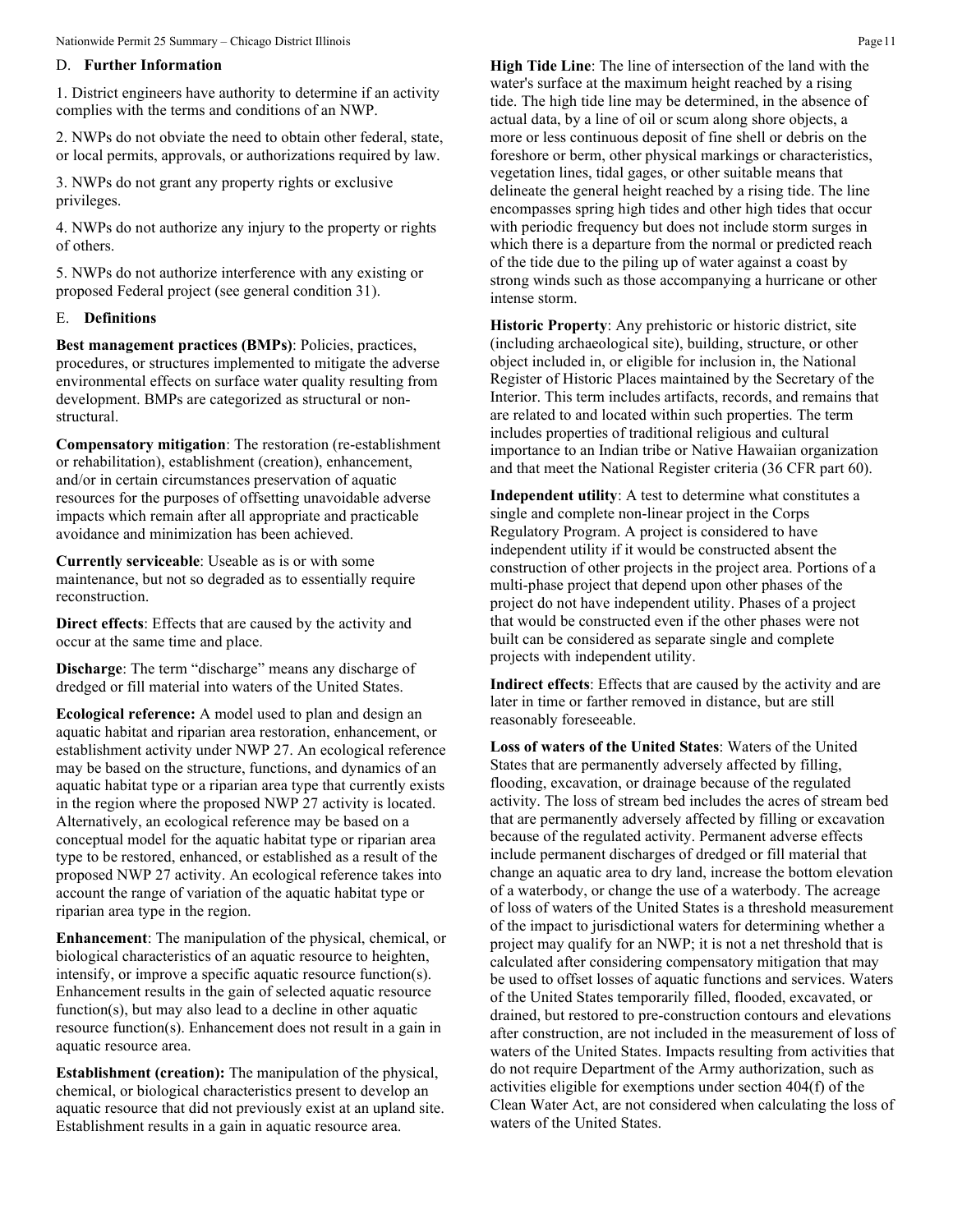Nationwide Permit 25 Summary – Chicago District Illinois Page 12

**Navigable waters:** Waters subject to section 10 of the Rivers and Harbors Act of 1899. These waters are defined at 33 CFR part 329.

**Non-tidal wetland**: A non-tidal wetland is a wetland that is not subject to the ebb and flow of tidal waters. Non-tidal wetlands contiguous to tidal Start Printed Page 57394waters are located landward of the high tide line (i.e., spring high tide line).

**Open water:** For purposes of the NWPs, an open water is any area that in a year with normal patterns of precipitation has water flowing or standing above ground to the extent that an ordinary high water mark can be determined. Aquatic vegetation within the area of flowing or standing water is either non-emergent, sparse, or absent. Vegetated shallows are considered to be open waters. Examples of "open waters" include rivers, streams, lakes, and ponds.

**Ordinary High Water Mark**: The term ordinary high water mark means that line on the shore established by the fluctuations of water and indicated by physical characteristics such as a clear, natural line impressed on the bank, shelving, changes in the character of soil, destruction of terrestrial vegetation, the presence of litter and debris, or other appropriate means that consider the characteristics of the surrounding areas.

**Perennial stream**: A perennial stream has surface water flowing continuously year-round during a typical year.

**Practicable:** Available and capable of being done after taking into consideration cost, existing technology, and logistics in light of overall project purposes.

**Pre-construction notification:** A request submitted by the project proponent to the Corps for confirmation that a particular activity is authorized by nationwide permit. The request may be a permit application, letter, or similar document that includes information about the proposed work and its anticipated environmental effects. Pre-construction notification may be required by the terms and conditions of a nationwide permit, or by regional conditions. A preconstruction notification may be voluntarily submitted in cases where pre-construction notification is not required and the project proponent wants confirmation that the activity is authorized by nationwide permit.

**Preservation**: The removal of a threat to, or preventing the decline of, aquatic resources by an action in or near those aquatic resources. This term includes activities commonly associated with the protection and maintenance of aquatic resources through the implementation of appropriate legal and physical mechanisms. Preservation does not result in a gain of aquatic resource area or functions.

**Re-establishment**: The manipulation of the physical, chemical, or biological characteristics of a site with the goal of returning natural/historic functions to a former aquatic resource. Re-establishment results in rebuilding a former aquatic resource and results in a gain in aquatic resource area and functions.

**Rehabilitation**: The manipulation of the physical, chemical, or biological characteristics of a site with the goal of repairing natural/historic functions to a degraded aquatic resource. Rehabilitation results in a gain in aquatic resource function, but does not result in a gain in aquatic resource area.

**Restoration**: The manipulation of the physical, chemical, or biological characteristics of a site with the goal of returning natural/historic functions to a former or degraded aquatic resource. For the purpose of tracking net gains in aquatic resource area, restoration is divided into two categories: Reestablishment and rehabilitation.

**Riffle and pool complex**: Riffle and pool complexes are special aquatic sites under the 404(b)(1) Guidelines. Riffle and pool complexes sometimes characterize steep gradient sections of streams. Such stream sections are recognizable by their hydraulic characteristics. The rapid movement of water over a course substrate in riffles results in a rough flow, a turbulent surface, and high dissolved oxygen levels in the water. Pools are deeper areas associated with riffles. A slower stream velocity, a streaming flow, a smooth surface, and a finer substrate characterize pools.

**Riparian areas**: Riparian areas are lands next to streams, lakes, and estuarine-marine shorelines. Riparian areas are transitional between terrestrial and aquatic ecosystems, through which surface and subsurface hydrology connects riverine, lacustrine, estuarine, and marine waters with their adjacent wetlands, non-wetland waters, or uplands. Riparian areas provide a variety of ecological functions and services and help improve or maintain local water quality. (See general condition 23.)

**Shellfish seeding**: The placement of shellfish seed and/or suitable substrate to increase shellfish production. Shellfish seed consists of immature individual shellfish or individual shellfish attached to shells or shell fragments (i.e., spat on shell). Suitable substrate may consist of shellfish shells, shell fragments, or other appropriate materials placed into waters for shellfish habitat.

**Single and complete linear project:** A linear project is a project constructed for the purpose of getting people, goods, or services from a point of origin to a terminal point, which often involves multiple crossings of one or more waterbodies at separate and distant locations. The term "single and complete project" is defined as that portion of the total linear project proposed or accomplished by one owner/developer or partnership or other association of owners/developers that includes all crossings of a single water of the United States (i.e., a single waterbody) at a specific location. For linear projects crossing a single or multiple waterbodies several times at separate and distant locations, each crossing is considered a single and complete project for purposes of NWP authorization. However, individual channels in a braided stream or river, or individual arms of a large, irregularly shaped wetland or lake, etc., are not separate waterbodies, and crossings of such features cannot be considered separately.